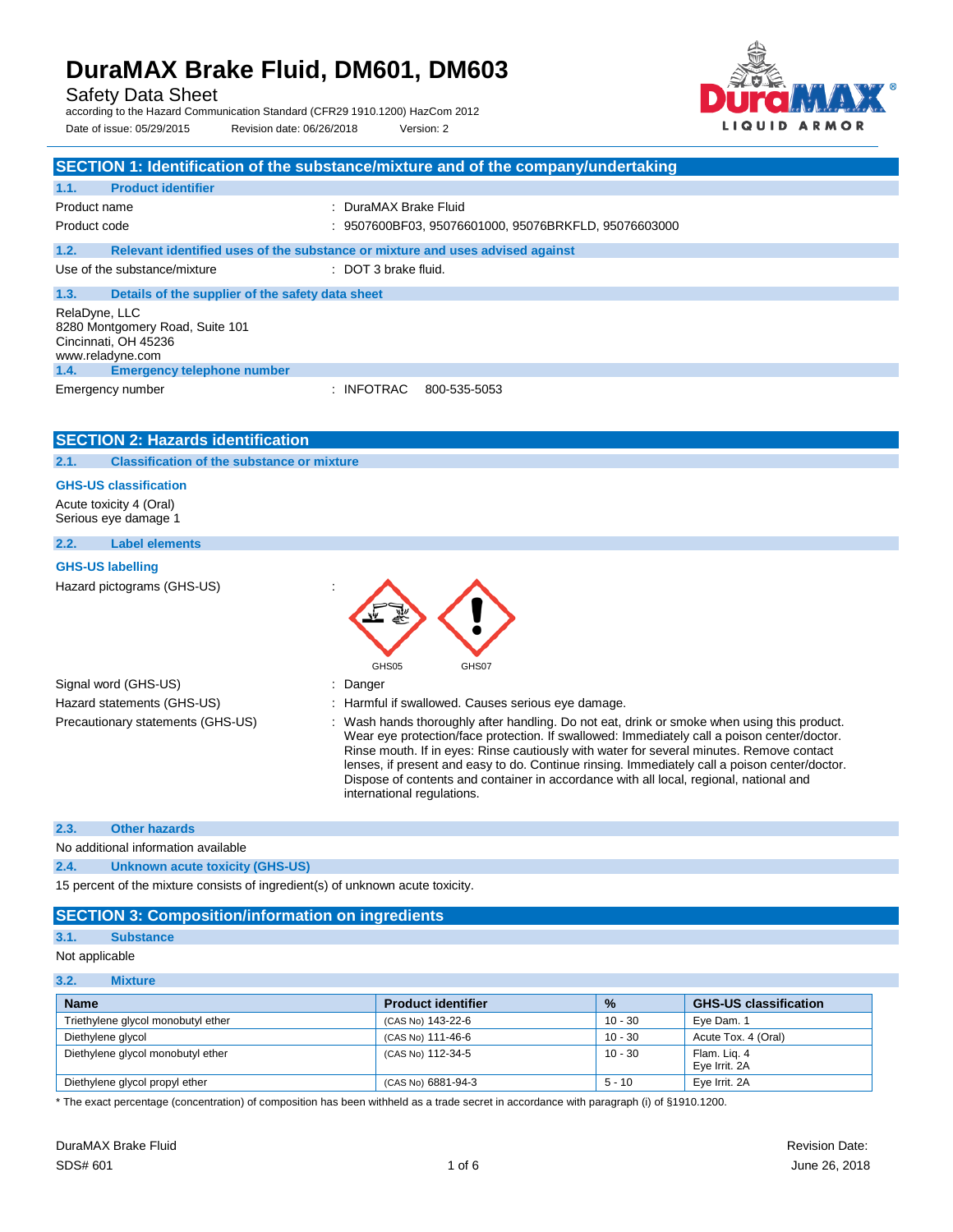Safety Data Sheet according to the Hazard Communication Standard (CFR29 1910.1200) HazCom 2012

| <b>SECTION 4: First aid measures</b>                                        |                                                                                                                                                                                                                               |
|-----------------------------------------------------------------------------|-------------------------------------------------------------------------------------------------------------------------------------------------------------------------------------------------------------------------------|
| <b>Description of first aid measures</b><br>4.1.                            |                                                                                                                                                                                                                               |
| First-aid measures after inhalation                                         | : If breathing is difficult, remove victim to fresh air and keep at rest in a position comfortable for<br>breathing. Get medical advice/attention if you feel unwell.                                                         |
| First-aid measures after skin contact                                       | : If irritation occurs, flush skin with plenty of water. Get medical attention if irritation persists.                                                                                                                        |
| First-aid measures after eye contact                                        | : In case of contact, immediately flush eyes with plenty of water for at least 15 minutes. If easy to<br>do, remove contact lenses, if worn. Get medical attention immediately.                                               |
| First-aid measures after ingestion                                          | If swallowed, do NOT induce vomiting unless directed to do so by medical personnel. Never give<br>anything by mouth to an unconscious person. Rinse mouth. Get medical attention immediately.                                 |
| 4.2.<br>Most important symptoms and effects, both acute and delayed         |                                                                                                                                                                                                                               |
| Symptoms/injuries after inhalation                                          | : May cause respiratory tract irritation.                                                                                                                                                                                     |
| Symptoms/injuries after skin contact                                        | May cause skin irritation. Symptoms may include redness, drying, defatting and cracking of the skin.                                                                                                                          |
| Symptoms/injuries after eye contact                                         | Causes serious eye damage. Symptoms may include discomfort or pain, excess blinking and<br>tear production, with marked redness and swelling of the conjunctiva. May cause burns.                                             |
| Symptoms/injuries after ingestion                                           | : Harmful if swallowed. May cause stomach distress, nausea or vomiting.                                                                                                                                                       |
| 4.3.                                                                        | Indication of any immediate medical attention and special treatment needed                                                                                                                                                    |
|                                                                             | Symptoms may not appear immediately. In case of accident or if you feel unwell, seek medical advice immediately (show the label or SDS where possible).                                                                       |
| <b>SECTION 5: Firefighting measures</b>                                     |                                                                                                                                                                                                                               |
| 5.1.<br><b>Extinguishing media</b>                                          |                                                                                                                                                                                                                               |
| Suitable extinguishing media                                                | : Treat for surrounding material.                                                                                                                                                                                             |
| Unsuitable extinguishing media                                              | : None known.                                                                                                                                                                                                                 |
| 5.2.<br>Special hazards arising from the substance or mixture               |                                                                                                                                                                                                                               |
| Fire hazard                                                                 | : Products of combustion may include, and are not limited to: oxides of carbon.                                                                                                                                               |
| 5.3.<br><b>Advice for firefighters</b>                                      |                                                                                                                                                                                                                               |
| Protection during firefighting                                              | Keep upwind of fire. Wear full fire fighting turn-out gear (full Bunker gear) and respiratory<br>protection (SCBA).                                                                                                           |
| <b>SECTION 6: Accidental release measures</b>                               |                                                                                                                                                                                                                               |
| Personal precautions, protective equipment and emergency procedures<br>6.1. |                                                                                                                                                                                                                               |
| General measures                                                            | : Use personal protection recommended in Section 8. Isolate the hazard area and deny entry to<br>unnecessary and unprotected personnel.                                                                                       |
| Methods and material for containment and cleaning up<br>6.2.                |                                                                                                                                                                                                                               |
| For containment                                                             | : Contain and/or absorb spill with inert material (e.g. sand, vermiculite), then place in a suitable<br>container. Do not flush to sewer or allow to enter waterways. Use appropriate Personal<br>Protective Equipment (PPE). |
| Methods for cleaning up                                                     | Scoop up material and place in a disposal container.                                                                                                                                                                          |
| 6.3.<br><b>Reference to other sections</b>                                  |                                                                                                                                                                                                                               |
|                                                                             | See section 8 for further information on protective clothing and equipment and section 13 for advice on waste disposal.                                                                                                       |
| <b>SECTION 7: Handling and storage</b>                                      |                                                                                                                                                                                                                               |
| <b>Precautions for safe handling</b><br>7.1.                                |                                                                                                                                                                                                                               |
| Precautions for safe handling                                               | : Avoid contact with skin and eyes. Avoid breathing dust/fume/gas/mist/vapors/spray. Do not<br>swallow. Handle and open container with care. When using do not eat, drink or smoke.                                           |
| Hygiene measures                                                            | : Launder contaminated clothing before reuse. Wash hands before eating, drinking, or smoking.                                                                                                                                 |
| 7.2.<br>Conditions for safe storage, including any incompatibilities        |                                                                                                                                                                                                                               |
| Storage conditions                                                          | : Keep out of the reach of children. Keep container tightly closed. Store in a dry, cool and well-<br>ventilated area.                                                                                                        |
| 7.3.<br><b>Specific end use(s)</b>                                          |                                                                                                                                                                                                                               |
| Not available.                                                              |                                                                                                                                                                                                                               |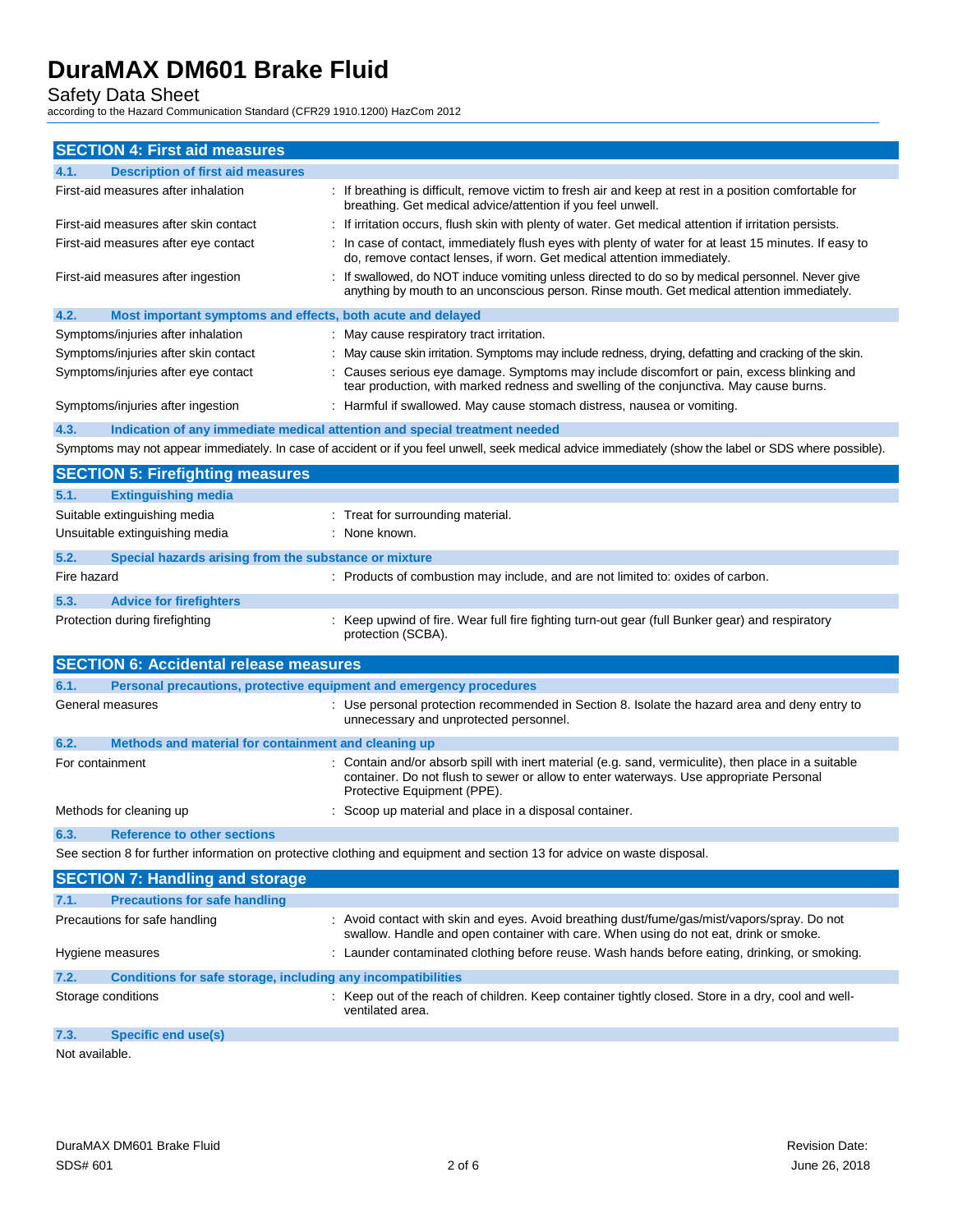Safety Data Sheet according to the Hazard Communication Standard (CFR29 1910.1200) HazCom 2012

|                                               | <b>SECTION 8: Exposure controls/personal protection</b> |                                       |
|-----------------------------------------------|---------------------------------------------------------|---------------------------------------|
| 8.1.<br><b>Control parameters</b>             |                                                         |                                       |
| Triethylene glycol monobutyl ether (143-22-6) |                                                         |                                       |
| <b>ACGIH</b>                                  | Not applicable                                          |                                       |
| <b>OSHA</b>                                   | Not applicable                                          |                                       |
| Diethylene glycol (111-46-6)                  |                                                         |                                       |
| <b>ACGIH</b>                                  | Not applicable                                          |                                       |
| <b>OSHA</b>                                   | Not applicable                                          |                                       |
| Diethylene glycol monobutyl ether (112-34-5)  |                                                         |                                       |
| <b>USA ACGIH</b>                              | ACGIH TWA (mg/m <sup>3</sup> )                          | 10 ppm (inhalable fraction and vapor) |
| Diethylene glycol propyl ether (6881-94-3)    |                                                         |                                       |
| <b>ACGIH</b>                                  | Not applicable                                          |                                       |
| <b>OSHA</b>                                   | Not applicable                                          |                                       |
| 8.2.<br><b>Exposure controls</b>              |                                                         |                                       |

| Appropriate engineering controls | : Use ventilation adequate to keep exposures (airborne levels of dust, fume, vapor, etc.) below<br>recommended exposure limits.                                                                                                                  |
|----------------------------------|--------------------------------------------------------------------------------------------------------------------------------------------------------------------------------------------------------------------------------------------------|
| Personal protective equipment    | : Avoid all unnecessary exposure.                                                                                                                                                                                                                |
| Hand protection                  | : Wear chemically resistant protective gloves.                                                                                                                                                                                                   |
| Eye protection                   | : Wear approved eye protection (properly fitted dust- or splash-proof chemical safety goggles)<br>and face protection (face shield).                                                                                                             |
| Skin and body protection         | : Wear suitable protective clothing.                                                                                                                                                                                                             |
| Respiratory protection           | : In case of insufficient ventilation, wear suitable respiratory equipment. Respirator selection<br>must be based on known or anticipated exposure levels, the hazards of the product and the<br>safe working limits of the selected respirator. |
| Environmental exposure controls  | : Maintain levels below Community environmental protection thresholds.                                                                                                                                                                           |
| Other information                | : Do not eat, smoke or drink where material is handled, processed or stored. Wash hands carefully<br>before eating or smoking. Handle according to established industrial hygiene and safety practices.                                          |

| <b>SECTION 9: Physical and chemical properties</b>            |                     |                       |
|---------------------------------------------------------------|---------------------|-----------------------|
| Information on basic physical and chemical properties<br>9.1. |                     |                       |
| Physical state                                                | : Liquid            |                       |
| Appearance                                                    | : No data available |                       |
| Color                                                         | $:$ Amber           |                       |
| Odor                                                          | : Etheric           |                       |
| Odor threshold                                                | : No data available |                       |
| pH                                                            | : 10.5              |                       |
| Relative evaporation rate (butylacetate=1)                    | : No data available |                       |
| Melting point                                                 | : No data available |                       |
| Freezing point                                                | : No data available |                       |
| Boiling point                                                 | : 205 °C (401 °F)   |                       |
| Flash point                                                   | : 203 °C (397 °F)   |                       |
| Auto-ignition temperature                                     | : No data available |                       |
| Decomposition temperature                                     | : No data available |                       |
| Flammability (solid, gas)                                     | : Not flammable     |                       |
| Vapor pressure                                                | : No data available |                       |
| Relative vapor density at 20 °C                               | : No data available |                       |
| Relative density                                              | : 1.06              |                       |
| Solubility                                                    | : Soluble           |                       |
| Log Pow                                                       | : No data available |                       |
| DuraMAX DM601 Brake Fluid                                     |                     | <b>Revision Date:</b> |

# SDS# 601 **3 of 6** 3 of 6 3 of 6 June 26, 2018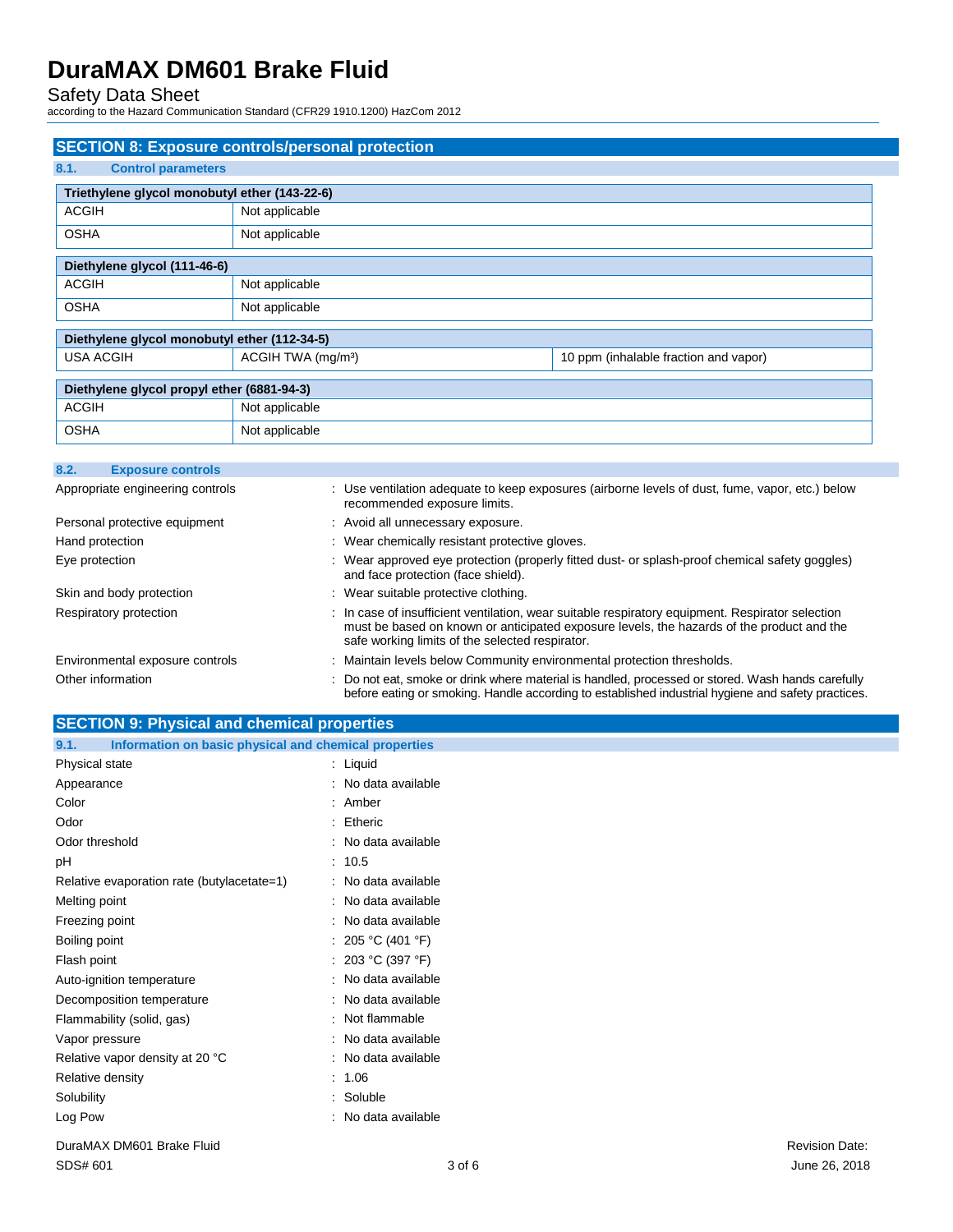Safety Data Sheet according to the Hazard Communication Standard (CFR29 1910.1200) HazCom 2012

| Log Kow                 | : No data available  |
|-------------------------|----------------------|
| Viscosity, kinematic    | $: 1500 \text{ cSt}$ |
| Viscosity, dynamic      | : No data available  |
| Explosive properties    | : No data available  |
| Oxidising properties    | : No data available  |
| <b>Explosive limits</b> | : No data available  |
|                         |                      |

**9.2. Other information**

### No additional information available

**SECTION 10: Stability and reactivity**

| 10.1. | <b>Reactivity</b>                                           |
|-------|-------------------------------------------------------------|
|       | No dangerous reaction known under conditions of normal use. |
| 10.2. | <b>Chemical stability</b>                                   |
|       | Stable under normal storage conditions.                     |
| 10.3. | <b>Possibility of hazardous reactions</b>                   |
|       | No dangerous reaction known under conditions of normal use. |
| 10.4. | <b>Conditions to avoid</b>                                  |
|       | Heat. Incompatible materials.                               |
| 10.5. | Incompatible materials                                      |
|       | Strong oxidizing agents.                                    |
| 10.6. | <b>Hazardous decomposition products</b>                     |

May include, and are not limited to: oxides of carbon.

### **SECTION 11: Toxicological information**

#### **11.1. Information on toxicological effects**

Acute toxicity **in the same of the set of the set of the set of the set of the set of the set of the set of the set of the set of the set of the set of the set of the set of the set of the set of the set of the set of the** 

| <b>DM601</b>                                       |                                                                                                                                                                                   |
|----------------------------------------------------|-----------------------------------------------------------------------------------------------------------------------------------------------------------------------------------|
| LD50 oral rat                                      | > 300 but ≤ 2000 mg/kg (Calculated using ATE values)                                                                                                                              |
| LD50 dermal rabbit                                 | > 2000 mg/kg                                                                                                                                                                      |
| LC50 inhalation rat                                | No data available                                                                                                                                                                 |
| Triethylene glycol monobutyl ether (143-22-6)      |                                                                                                                                                                                   |
| LD50 oral rat                                      | 5300 mg/kg                                                                                                                                                                        |
| LD50 dermal rabbit                                 | 3480 mg/kg                                                                                                                                                                        |
| Diethylene glycol (111-46-6)                       |                                                                                                                                                                                   |
| LD50 oral rat                                      | 12565 mg/kg                                                                                                                                                                       |
| LD50 dermal rabbit                                 | 11890 mg/kg                                                                                                                                                                       |
| Diethylene glycol monobutyl ether (112-34-5)       |                                                                                                                                                                                   |
| LD50 oral rat                                      | 3384 mg/kg                                                                                                                                                                        |
| LD50 dermal rabbit                                 | 2700 mg/kg                                                                                                                                                                        |
| Skin corrosion/irritation                          | Based on available data, the classification criteria are not met.                                                                                                                 |
| Serious eye damage/irritation                      | Causes serious eye damage.                                                                                                                                                        |
| Respiratory or skin sensitisation                  | Based on available data, the classification criteria are not met.                                                                                                                 |
| Germ cell mutagenicity                             | Based on available data, the classification criteria are not met.                                                                                                                 |
| Carcinogenicity                                    | Based on available data, the classification criteria are not met.                                                                                                                 |
| Reproductive toxicity                              | Based on available data, the classification criteria are not met.                                                                                                                 |
| Specific target organ toxicity (single exposure)   | Based on available data, the classification criteria are not met.                                                                                                                 |
| Specific target organ toxicity (repeated exposure) | Based on available data, the classification criteria are not met.                                                                                                                 |
| Aspiration hazard                                  | Based on available data, the classification criteria are not met.                                                                                                                 |
| Symptoms/injuries after inhalation                 | May cause respiratory tract irritation.                                                                                                                                           |
| Symptoms/injuries after skin contact               | May cause skin irritation. Symptoms may include redness, drying, defatting and cracking of the skin.                                                                              |
| Symptoms/injuries after eye contact                | Causes serious eye damage. Symptoms may include discomfort or pain, excess blinking and<br>tear production, with marked redness and swelling of the conjunctiva. May cause burns. |
| DuraMAX DM601 Brake Fluid                          | <b>Revision Date:</b>                                                                                                                                                             |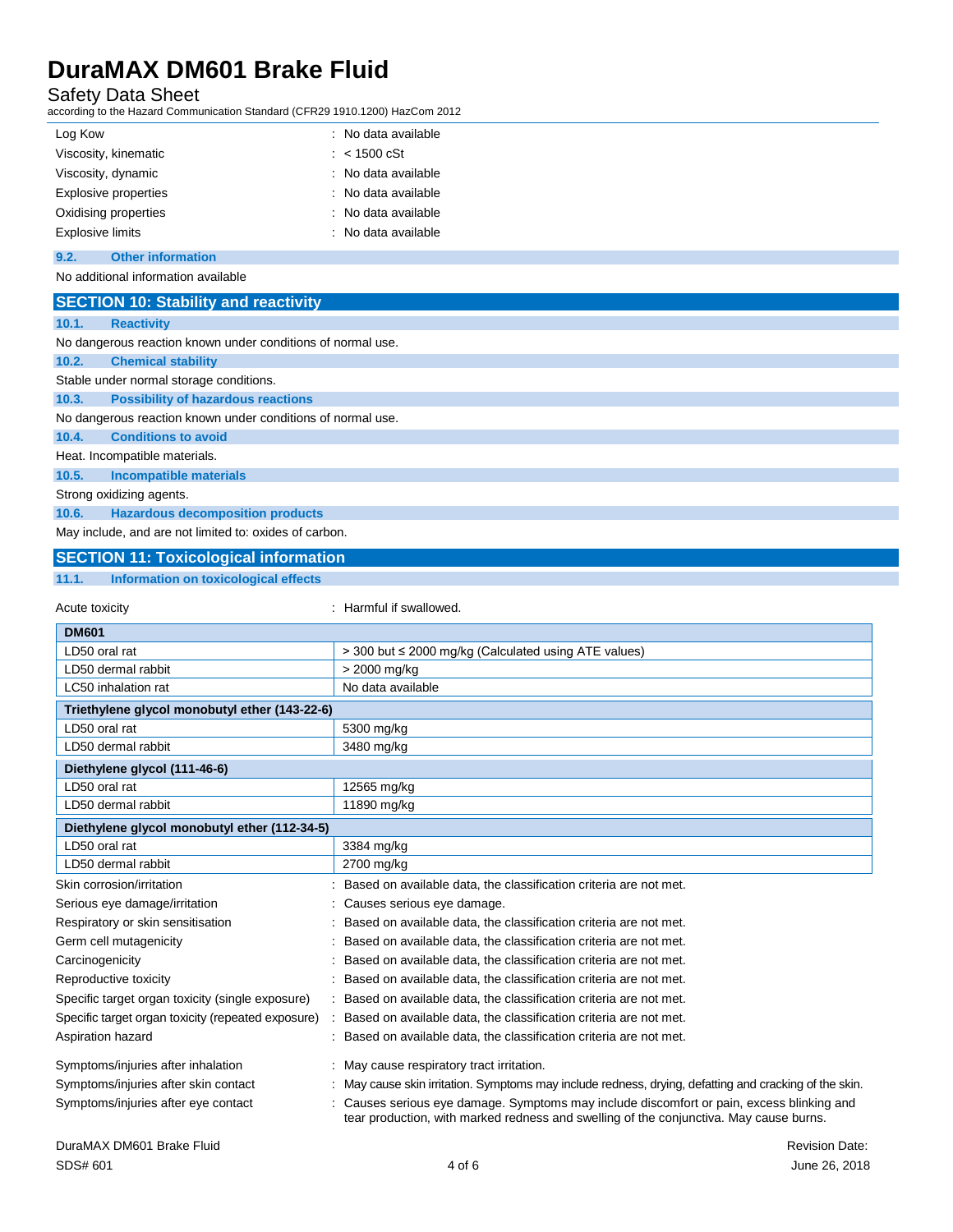Safety Data Sheet

according to the Hazard Communication Standard (CFR29 1910.1200) HazCom 2012

|                   | Symptoms/injuries after ingestion          | : Harmful if swallowed. May cause stomach distress, nausea or vomiting.                                                                                                                    |
|-------------------|--------------------------------------------|--------------------------------------------------------------------------------------------------------------------------------------------------------------------------------------------|
|                   | <b>SECTION 12: Ecological information</b>  |                                                                                                                                                                                            |
| 12.1.             | <b>Toxicity</b>                            |                                                                                                                                                                                            |
| Ecology - general |                                            | : May cause long-term adverse effects in the aquatic environment.                                                                                                                          |
| 12.2.             | <b>Persistence and degradability</b>       |                                                                                                                                                                                            |
| <b>DM601</b>      |                                            |                                                                                                                                                                                            |
|                   | Persistence and degradability              | Not established.                                                                                                                                                                           |
| 12.3.             | <b>Bioaccumulative potential</b>           |                                                                                                                                                                                            |
| <b>DM601</b>      |                                            |                                                                                                                                                                                            |
|                   | Bioaccumulative potential                  | Not established.                                                                                                                                                                           |
| 12.4.             | <b>Mobility in soil</b>                    |                                                                                                                                                                                            |
|                   | No additional information available        |                                                                                                                                                                                            |
| 12.5.             | <b>Other adverse effects</b>               |                                                                                                                                                                                            |
|                   | Effect on the global warming               | : No known ecological damage caused by this product.                                                                                                                                       |
|                   | <b>SECTION 13: Disposal considerations</b> |                                                                                                                                                                                            |
| 13.1.             | <b>Waste treatment methods</b>             |                                                                                                                                                                                            |
|                   | Waste disposal recommendations             | : This material must be disposed of in accordance with all local, state, provincial, and federal<br>regulations. The generation of waste should be avoided or minimized wherever possible. |
|                   | <b>SECTION 14: Transport information</b>   |                                                                                                                                                                                            |
|                   | In accordance with DOT                     |                                                                                                                                                                                            |
|                   | Not regulated for transport                |                                                                                                                                                                                            |
|                   | <b>Additional information</b>              |                                                                                                                                                                                            |
| Other information |                                            | : No supplementary information available.                                                                                                                                                  |
|                   | Special transport precautions              | : Do not handle until all safety precautions have been read and understood.                                                                                                                |

### **SECTION 15: Regulatory information**

#### **15.1. US Federal regulations**

All components of this product are listed, or excluded from listing, on the United States Environmental Protection Agency Toxic Substances Control Act (TSCA) inventory.

| Triethylene glycol monobutyl ether (143-22-6) |                                                                                                                                                                                                                                                                                                                        |  |
|-----------------------------------------------|------------------------------------------------------------------------------------------------------------------------------------------------------------------------------------------------------------------------------------------------------------------------------------------------------------------------|--|
| EPA TSCA Regulatory Flag                      | T - T - indicates a substance that is the subject of a Section 4 test rule under TSCA.                                                                                                                                                                                                                                 |  |
| Diethylene glycol (111-46-6)                  |                                                                                                                                                                                                                                                                                                                        |  |
| <b>EPA TSCA Regulatory Flag</b>               | Y2 - Y2 - indicates an exempt polymer that is a polyester and is made only from reactants<br>included in a specified list of low concern reactants that comprises one of the eligibility criteria<br>for the exemption rule.                                                                                           |  |
| Diethylene glycol monobutyl ether (112-34-5)  |                                                                                                                                                                                                                                                                                                                        |  |
| EPA TSCA Regulatory Flag                      | T - T - indicates a substance that is the subject of a Section 4 test rule under TSCA.<br>Y2 - Y2 - indicates an exempt polymer that is a polyester and is made only from reactants<br>included in a specified list of low concern reactants that comprises one of the eligibility criteria<br>for the exemption rule. |  |
| 15.2. US State regulations                    |                                                                                                                                                                                                                                                                                                                        |  |
| DM <sub>601</sub>                             |                                                                                                                                                                                                                                                                                                                        |  |

| <b>DM601</b>               |                                                                                                                                         |
|----------------------------|-----------------------------------------------------------------------------------------------------------------------------------------|
| State or local regulations | This product does not contain a chemical known to the State of California to cause cancer,<br>birth defects or other reproductive harm. |

| <b>SECTION 16: Other information</b> |            |                       |
|--------------------------------------|------------|-----------------------|
| Indication of changes                | None.      |                       |
| Date of issue                        | 05/29/2015 |                       |
| Other information                    | None.      |                       |
| DuraMAX DM601 Brake Fluid            |            | <b>Revision Date:</b> |